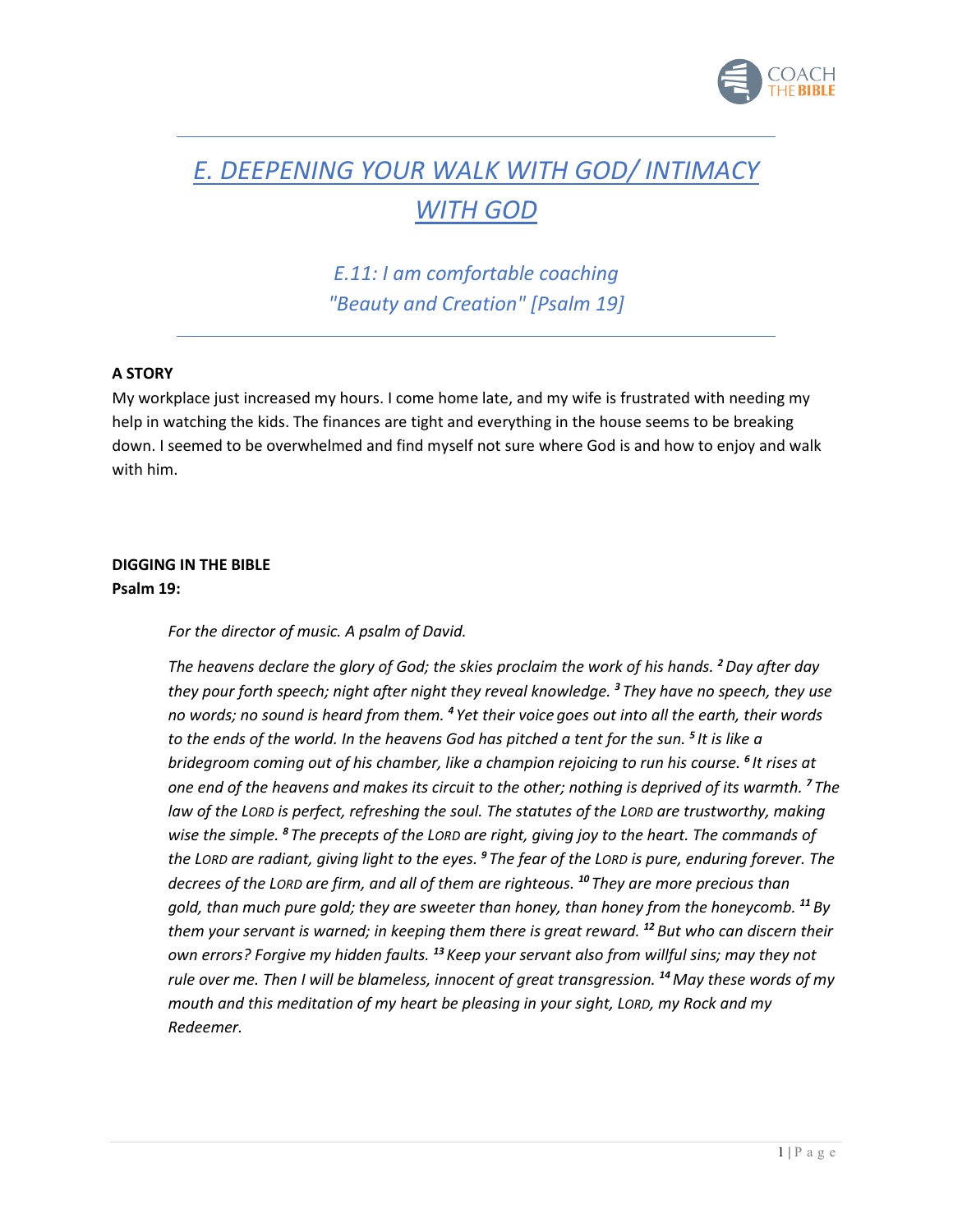

## **DISCUSSION AND DISCOVERY**

- 1. As you read this passage what do you discover about the creation that God has provided for you?
- 2. What verses in Psalm 19 do you like the most?
- 3. This passage also describes thoughts about the word, the statutes, the fear of the Lord, etc. and how it ministers to us. How have you experienced this work of the Holy Spirit?

### **APPLICATION AND ACCOUNTABILITY**

- 4. How do you make the Word of God more precious to you?
- 5. How does God's Creation and his Word give you new perspective on your life?
- 6. How can you make the words of your mouth and the meditations of your heart more attuned to God's spirit?
- 7. What would be your steps?

#### **DIGGING IN DEEPER**

- 1. What is the most important part of this lesson to you? Explain.
- 2. How do you see applying aspects of this lesson to your life?

3. When do you feel would be the best time to make that application?